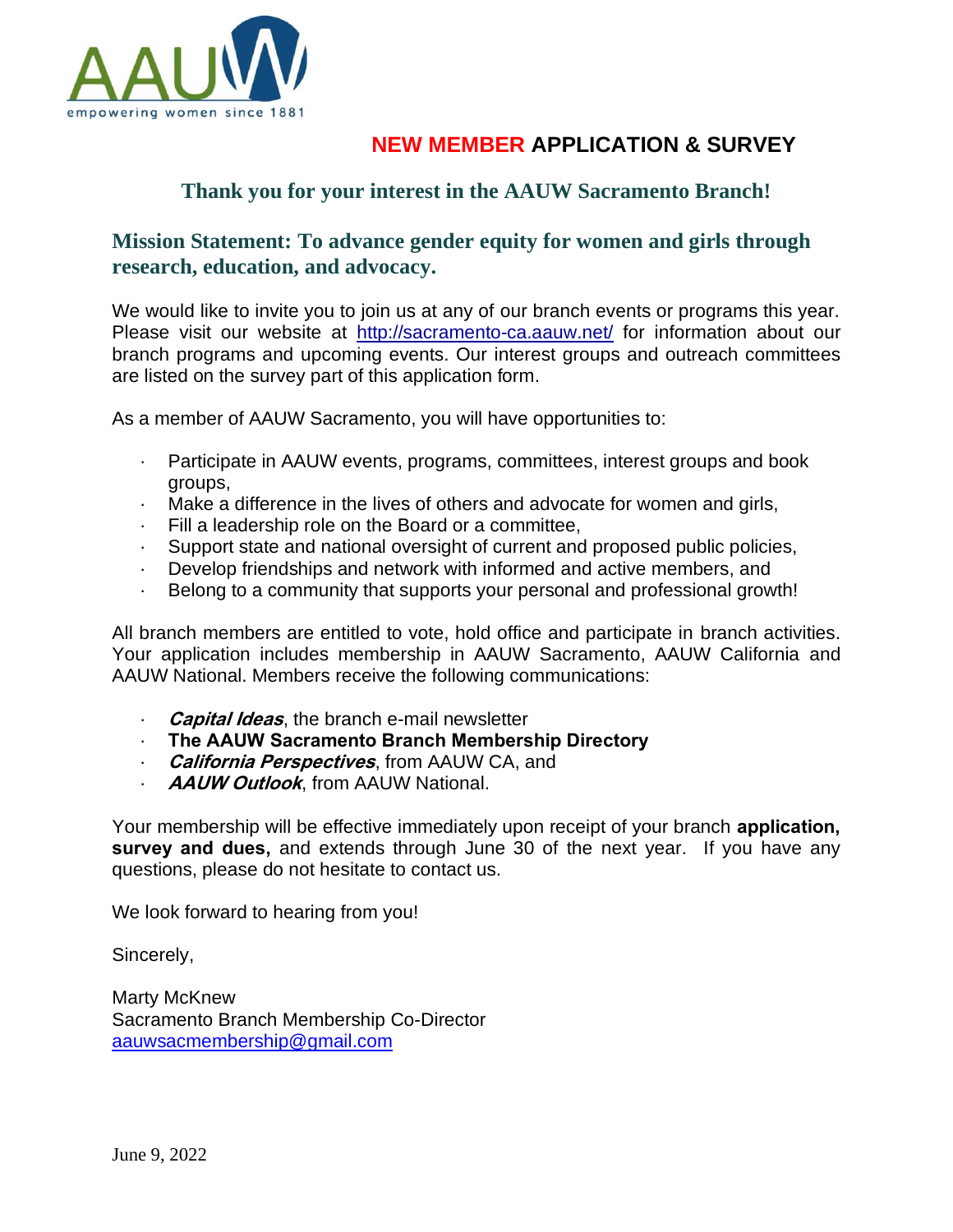

### **SACRAMENTO BRANCH NEW MEMBER APPLICATION AND SURVEY**

### **Join today and support yourself and generations of women!**

| If yes, which branch?                                                                  | Last year of membership there?                                                    |  |  |
|----------------------------------------------------------------------------------------|-----------------------------------------------------------------------------------|--|--|
| Work Status: $\Box$ Full-Time $\Box$ Part-Time $\Box$ Retired $\Box$ Not Working       |                                                                                   |  |  |
| The information in this box will be published in the yearly AAUW Sacramento Directory. |                                                                                   |  |  |
|                                                                                        |                                                                                   |  |  |
|                                                                                        |                                                                                   |  |  |
|                                                                                        |                                                                                   |  |  |
|                                                                                        |                                                                                   |  |  |
|                                                                                        |                                                                                   |  |  |
|                                                                                        |                                                                                   |  |  |
| Education:                                                                             |                                                                                   |  |  |
|                                                                                        |                                                                                   |  |  |
|                                                                                        |                                                                                   |  |  |
|                                                                                        | Grad Degree (circle) MA, PhD, MD, etc.: Major:__________________________________  |  |  |
|                                                                                        | Grad Degree (circle) MA, PhD, MD, etc.: Major: __________________________________ |  |  |

Occupation *(if retired, previous occupation)*:

Please circle ethnicity: American Indian/Alaska Native, Asian, Black/African American, Hispanic,Native Hawaiian/Pacific Islander, White, Other Referred by: \_\_\_\_\_\_\_\_\_\_\_\_\_\_\_\_\_\_\_\_\_\_\_\_\_\_\_\_\_\_\_\_\_\_\_\_\_\_\_\_\_\_\_\_\_\_\_\_\_\_\_\_\_\_\_\_\_\_\_\_\_\_\_\_

**Branch, State + National dues = \$107**. (\$84 is tax deductible) Make check payable to: **AAUW Sacramento Mail payment, application & survey to**:

· Donna Holmes

- · AAUW Membership Treasurer
- · 8725 Sotheby Court
- · Fair Oaks, CA 95628

Please call Donna Holmes @ 916-402-4714 if you have any questions.

| -<br>office use:<br>For. | лакс<br>. | ≏neck | um. |  |
|--------------------------|-----------|-------|-----|--|
|                          |           |       |     |  |